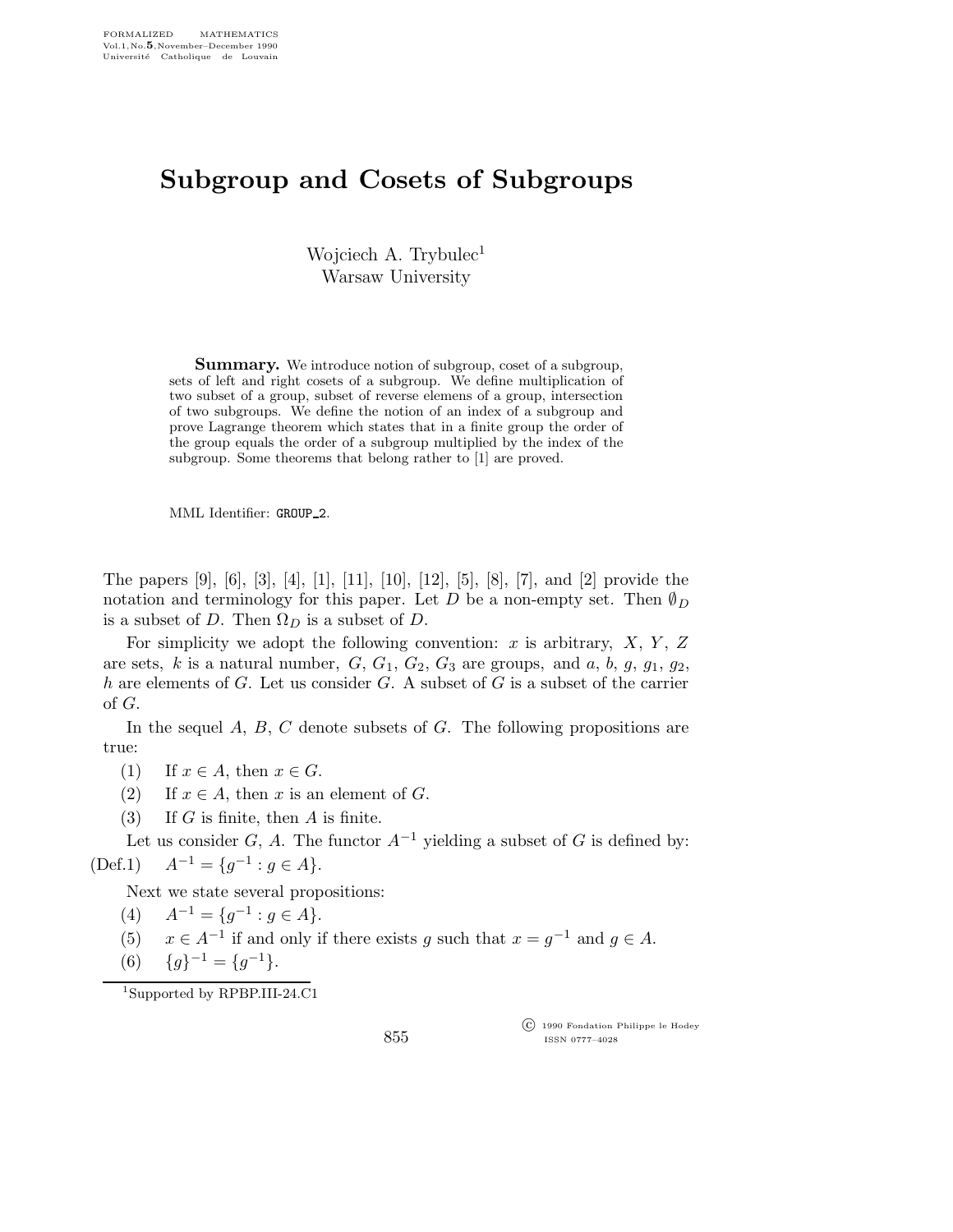- (7)  ${g,h}^{-1} = {g^{-1}, h^{-1}}.$
- (8)  $(\emptyset_{\text{the carrier of } G})^{-1} = \emptyset.$
- (9)  $(\Omega_{\text{the carrier of } G})^{-1} = \text{the carrier of } G.$
- (10)  $A \neq \emptyset$  if and only if  $A^{-1} \neq \emptyset$ .

Let us consider  $G$ ,  $A$ ,  $B$ . The functor  $A \cdot B$  yielding a subset of  $G$  is defined as follows:

$$
(Def.2) \quad A \cdot B = \{ g \cdot h : g \in A \land h \in B \}.
$$

One can prove the following propositions:

- (11)  $A \cdot B = \{g \cdot h : g \in A \land h \in B\}.$
- (12)  $x \in A \cdot B$  if and only if there exist g, h such that  $x = g \cdot h$  and  $g \in A$ and  $h \in B$ .
- (13)  $A \neq \emptyset$  and  $B \neq \emptyset$  if and only if  $A \cdot B \neq \emptyset$ .
- (14)  $(A \cdot B) \cdot C = A \cdot (B \cdot C).$
- (15)  $(A \cdot B)^{-1} = B^{-1} \cdot A^{-1}.$
- (16)  $A \cdot (B \cup C) = A \cdot B \cup A \cdot C$ .
- $(17)$   $(A \cup B) \cdot C = A \cdot C \cup B \cdot C$ .
- (18)  $A \cdot (B \cap C) \subseteq (A \cdot B) \cap (A \cdot C).$
- (19)  $(A \cap B) \cdot C \subseteq (A \cdot C) \cap (B \cdot C).$
- (20)  $\emptyset$ <sub>the carrier of  $G \cdot A = \emptyset$  and  $A \cdot \emptyset$ <sub>the carrier of  $G = \emptyset$ .</sub></sub>
- (21) If  $A \neq \emptyset$ , then  $\Omega_{\text{the carrier of } G} \cdot A = \text{the carrier of } G$  and  $A \cdot \Omega_{\text{the carrier of } G} =$ the carrier of G.
- (22)  ${g} \cdot {h} = {g \cdot h}.$
- (23)  $\{g\} \cdot \{g_1, g_2\} = \{g \cdot g_1, g \cdot g_2\}.$
- (24)  $\{g_1,g_2\} \cdot \{g\} = \{g_1 \cdot g, g_2 \cdot g\}.$
- (25)  ${g,h} \cdot {g_1,g_2} = {g \cdot g_1, g \cdot g_2, h \cdot g_1, h \cdot g_2}.$
- (26) If for all  $g_1, g_2$  such that  $g_1 \in A$  and  $g_2 \in A$  holds  $g_1 \cdot g_2 \in A$  and for every g such that  $g \in A$  holds  $g^{-1} \in A$ , then  $A \cdot A = A$ .
- (27) If for every g such that  $g \in A$  holds  $g^{-1} \in A$ , then  $A^{-1} = A$ .
- (28) If for all a, b such that  $a \in A$  and  $b \in B$  holds  $a \cdot b = b \cdot a$ , then  $A \cdot B = B \cdot A$ .
- (29) If G is an Abelian group, then  $A \cdot B = B \cdot A$ .
- (30) If G is an Abelian group, then  $(A \cdot B)^{-1} = A^{-1} \cdot B^{-1}$ .

We now define two new functors. Let us consider  $G, g, A$ . The functor  $g \cdot A$ yields a subset of  $G$  and is defined as follows:

(Def.3)  $g \cdot A = \{g\} \cdot A$ .

The functor  $A \cdot g$  yielding a subset of G is defined as follows:

(Def.4)  $A \cdot g = A \cdot \{g\}.$ 

Next we state a number of propositions: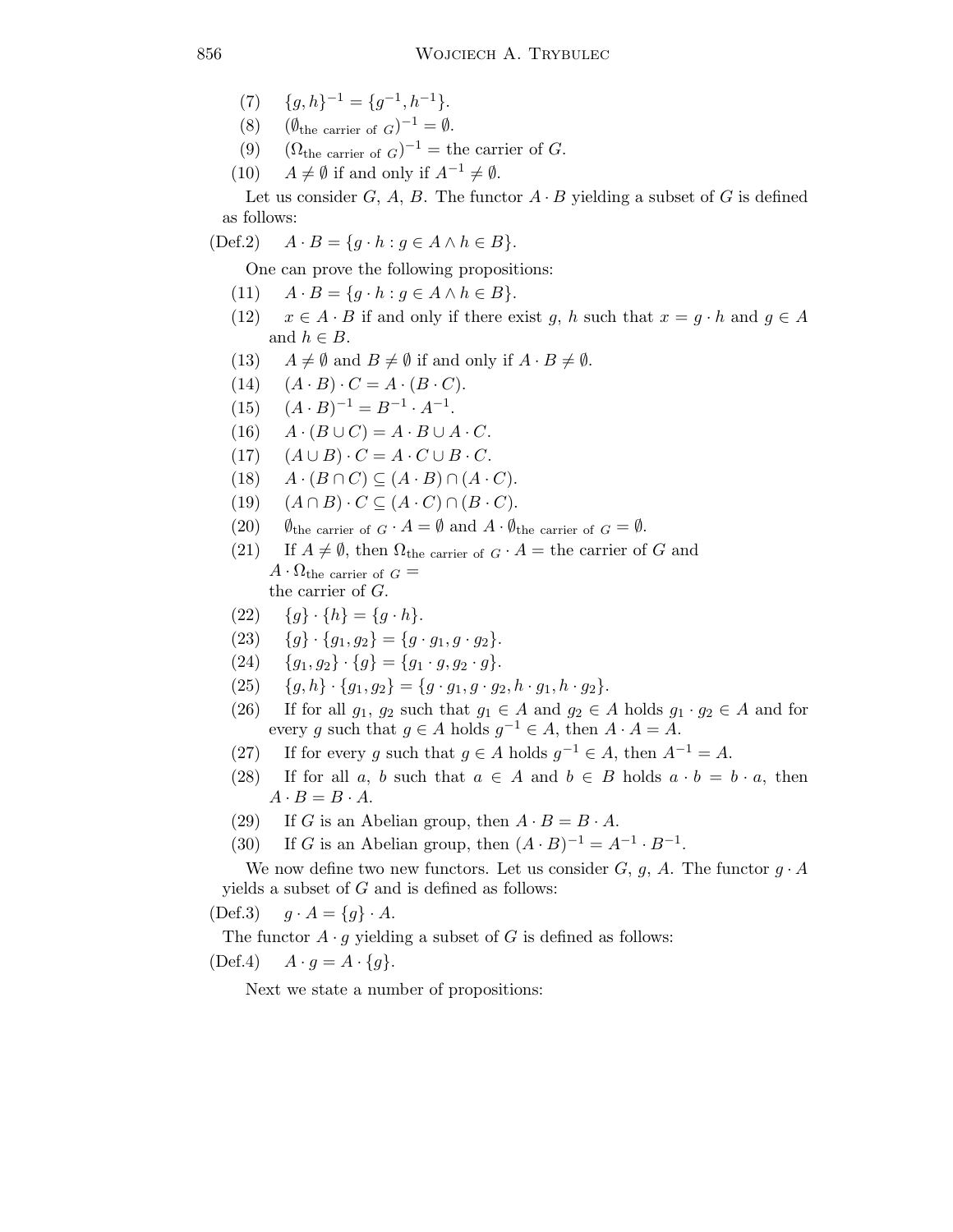- (31)  $g \cdot A = \{g\} \cdot A$ .
- (32)  $A \cdot g = A \cdot \{g\}.$
- (33)  $x \in g \cdot A$  if and only if there exists h such that  $x = g \cdot h$  and  $h \in A$ .
- (34)  $x \in A \cdot g$  if and only if there exists h such that  $x = h \cdot g$  and  $h \in A$ .
- (35)  $(g \cdot A) \cdot B = g \cdot (A \cdot B).$
- (36)  $(A \cdot q) \cdot B = A \cdot (q \cdot B).$
- (37)  $(A \cdot B) \cdot g = A \cdot (B \cdot g)$ .
- (38)  $(q \cdot h) \cdot A = q \cdot (h \cdot A).$
- (39)  $(g \cdot A) \cdot h = g \cdot (A \cdot h).$
- (40)  $(A \cdot g) \cdot h = A \cdot (g \cdot h).$
- (41)  $\emptyset_{\text{the carrier of } G} \cdot a = \emptyset \text{ and } a \cdot \emptyset_{\text{the carrier of } G} = \emptyset.$
- (42)  $\Omega_{\text{the carrier of } G} \cdot a = \text{the carrier of } G \text{ and } a \cdot \Omega_{\text{the carrier of } G} = \text{the carrier}$ of G.
- (43)  $(1_G) \cdot A = A$  and  $A \cdot (1_G) = A$ .
- (44) If G is an Abelian group, then  $g \cdot A = A \cdot g$ .

Let us consider  $G$ . A group is said to be a subgroup of  $G$  if:

(Def.5) the carrier of it  $\subseteq$  the carrier of G and the operation of it = (the operation of  $G$ )  $\restriction$  [: the carrier of it, the carrier of it :].

One can prove the following proposition

(45) If the carrier of  $G_1 \subseteq$  the carrier of  $G_2$  and the operation of  $G_1 =$  (the operation of  $G_2$ ) | | the carrier of  $G_1$ , the carrier of  $G_1$  |, then  $G_1$  is a subgroup of  $G_2$ .

We follow the rules: I, H,  $H_1$ ,  $H_2$ ,  $H_3$  will be subgroups of G and  $h$ ,  $h_1$ ,  $h_2$ will be elements of  $H$ . One can prove the following propositions:

- (46) The carrier of  $H \subseteq$  the carrier of G.
- (47) The operation of  $H =$  (the operation of G)  $\upharpoonright$  is the carrier of H, the carrier of  $H$  :
- (48) If G is finite, then H is finite.
- (49) If  $x \in H$ , then  $x \in G$ .
- (50)  $h \in G$ .
- $(51)$  h is an element of G.
- (52) If  $h_1 = g_1$  and  $h_2 = g_2$ , then  $h_1 \cdot h_2 = g_1 \cdot g_2$ .
- $(53)$   $1_H = 1_G$ .

$$
(54) \t 1_{H_1} = 1_{H_2}.
$$

- (55)  $1_G \in H$ .
- $(56)$  1<sub>H<sub>1</sub></sub>  $\in$  H<sub>2</sub>.
- (57) If  $h = g$ , then  $h^{-1} = g^{-1}$ .
- $(58)$  $\overline{H}^{-1} = \overline{G}^{-1}$  | (the carrier of H).
- (59) If  $g_1 \in H$  and  $g_2 \in H$ , then  $g_1 \cdot g_2 \in H$ .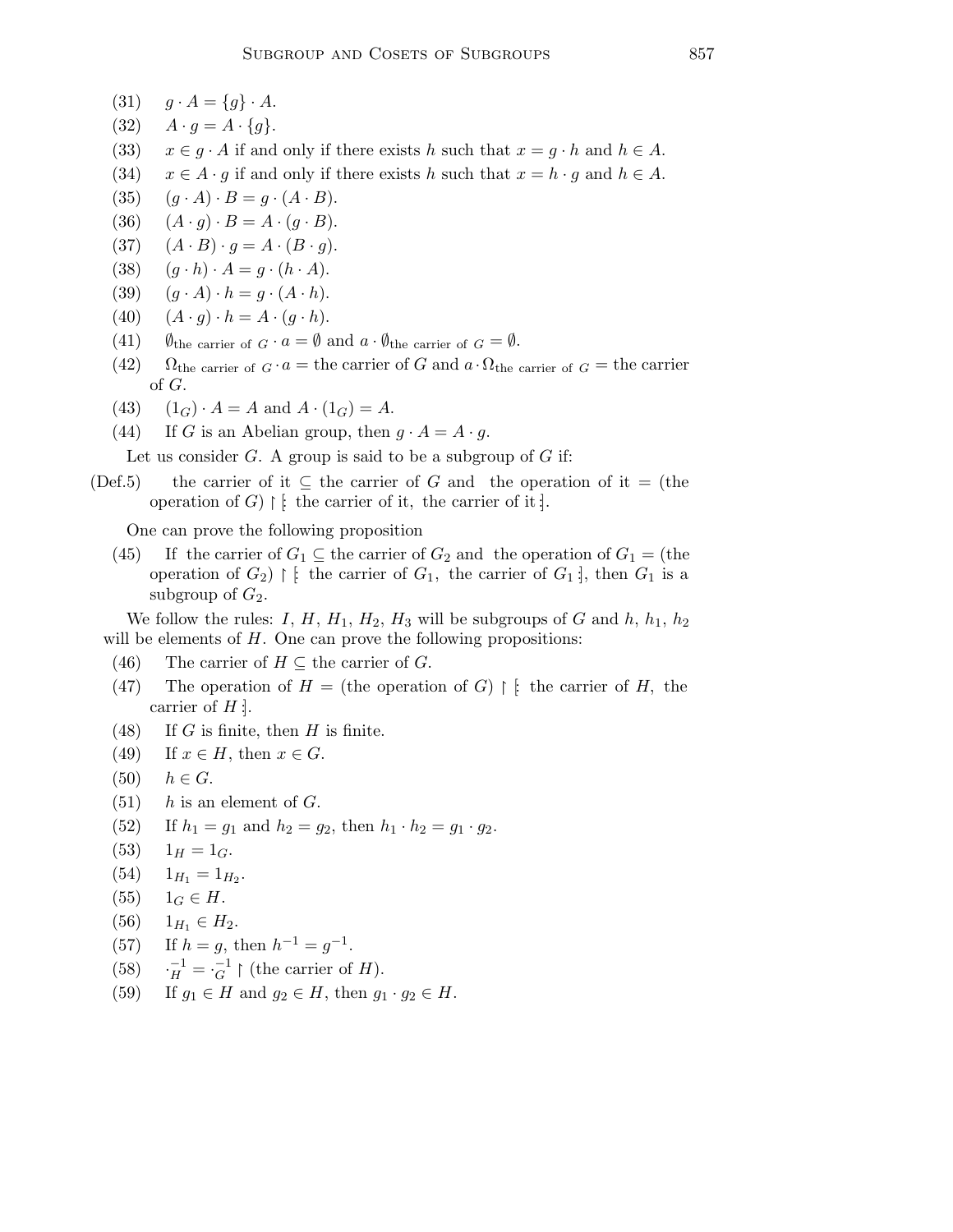- (60) If  $g \in H$ , then  $g^{-1} \in H$ .
- (61) If  $A \neq \emptyset$  and for all  $g_1, g_2$  such that  $g_1 \in A$  and  $g_2 \in A$  holds  $g_1 \cdot g_2 \in A$ and for every g such that  $g \in A$  holds  $g^{-1} \in A$ , then there exists H such that the carrier of  $H = A$ .
- $(62)$  If G is an Abelian group, then H is an Abelian group.

Let  $G$  be an Abelian group. We see that the subgroup of  $G$  is an Abelian group.

We now state several propositions:

- $(63)$  G is a subgroup of G.
- (64) If  $G_1$  is a subgroup of  $G_2$  and  $G_2$  is a subgroup of  $G_1$ , then  $G_1 = G_2$ .
- (65) If  $G_1$  is a subgroup of  $G_2$  and  $G_2$  is a subgroup of  $G_3$ , then  $G_1$  is a subgroup of  $G_3$ .
- (66) If the carrier of  $H_1 \subseteq$  the carrier of  $H_2$ , then  $H_1$  is a subgroup of  $H_2$ .
- (67) If for every g such that  $g \in H_1$  holds  $g \in H_2$ , then  $H_1$  is a subgroup of  $H_2$ .
- (68) If the carrier of  $H_1$  = the carrier of  $H_2$ , then  $H_1 = H_2$ .
- (69) If for every g holds  $g \in H_1$  if and only if  $g \in H_2$ , then  $H_1 = H_2$ .

Let us consider  $G, H_1, H_2$ . Let us note that one can characterize the predicate  $H_1 = H_2$  by the following (equivalent) condition:

(Def.6) for every g holds  $g \in H_1$  if and only if  $g \in H_2$ .

The following two propositions are true:

- (70) If the carrier of  $H =$  the carrier of G, then  $H = G$ .
- (71) If for every g holds  $g \in H$ , then  $H = G$ .

Let us consider G. The functor  $\{1\}_G$  yields a subgroup of G and is defined by:

(Def.7) the carrier of  $\{1\}_G = \{1_G\}.$ 

Let us consider G. The functor  $\Omega_G$  yielding a subgroup of G is defined as follows:

 $(Def.8)$   $\Omega_G = G.$ 

The following propositions are true:

- (72) If the carrier of  $H = \{1_G\}$ , then  $H = \{\mathbf{1}\}_G$ .
- (73) The carrier of  $\{1\}_G = \{1_G\}.$
- $(74)$   $\Omega_G = G$ .
- (75)  $\{1\}_H = \{1\}_G$ .
- $(76) \quad \{1\}_{H_1} = \{1\}_{H_2}.$
- (77)  $\{1\}_G$  is a subgroup of H.
- (78) H is a subgroup of  $\Omega_G$ .
- (79) G is a subgroup of  $\Omega_G$ .
- $(80) \quad \{1\}_G$  is finite.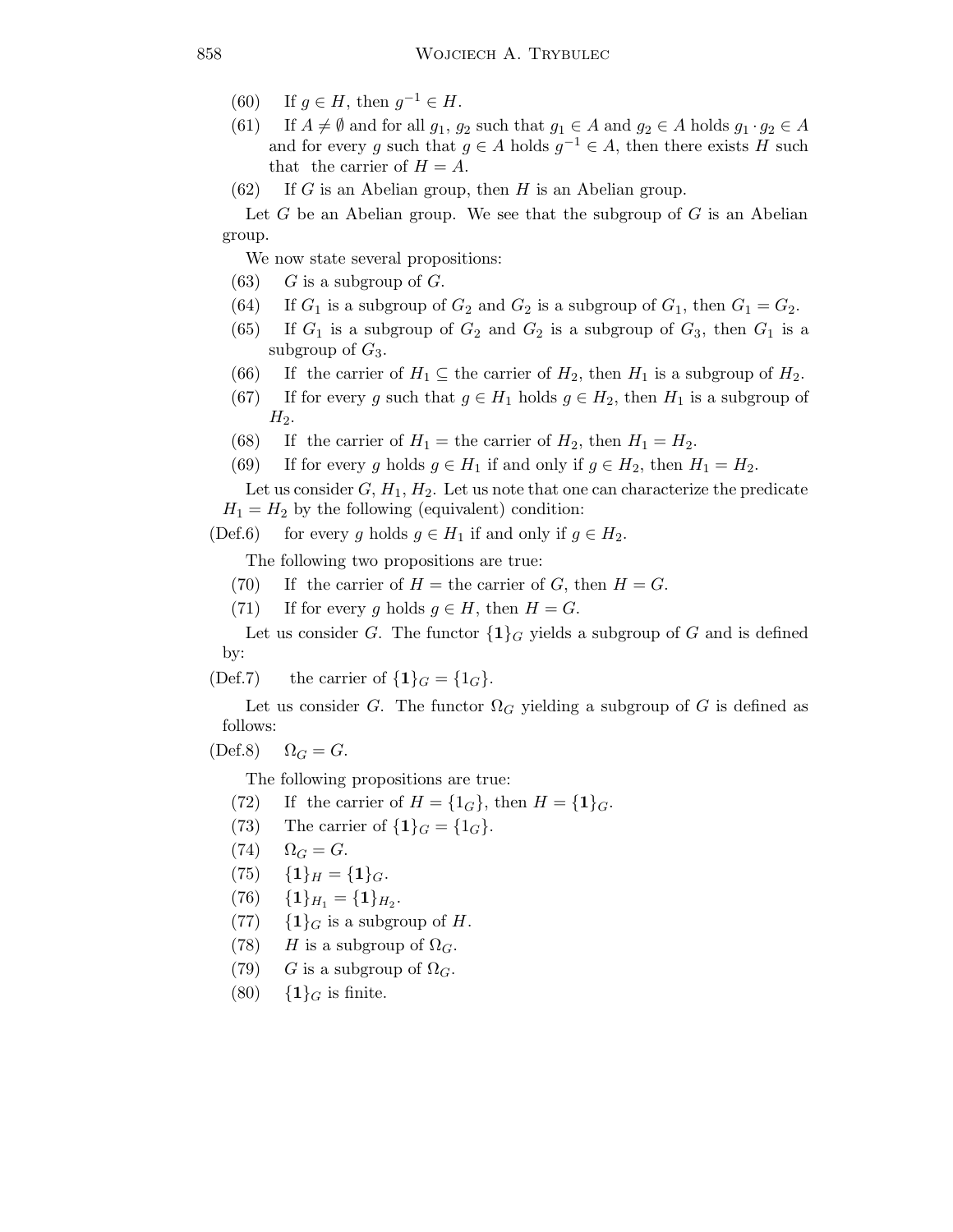- (81) ord $({\{1\}}_G) = 1$ .
- (82) If H is finite and ord $(H) = 1$ , then  $H = \{1\}_G$ .
- (83) Ord $(H) \leq$ Ord $(G)$ .
- (84) If G is finite, then  $\text{ord}(H) \leq \text{ord}(G)$ .
- (85) If G is finite and  $ord(G) = ord(H)$ , then  $H = G$ .

Let us consider G, H. The functor  $\overline{H}$  yields a subset of G and is defined by:

(Def.9)  $\overline{H}$  = the carrier of H.

The following propositions are true:

- (86)  $\overline{H}$  = the carrier of H.
- $(87)$   $\overline{H} \neq \emptyset$ .
- (88)  $x \in \overline{H}$  if and only if  $x \in H$ .
- (89) If  $g_1 \in \overline{H}$  and  $g_2 \in \overline{H}$ , then  $g_1 \cdot g_2 \in \overline{H}$ .
- (90) If  $g \in \overline{H}$ , then  $g^{-1} \in \overline{H}$ .
- (91)  $\overline{H} \cdot \overline{H} = \overline{H}$ .
- $(92)$   $\overline{H}^{-1} = \overline{H}$ .
- (93)  $\overline{H_1} \cdot \overline{H_2} = \overline{H_2} \cdot \overline{H_1}$  if and only if there exists H such that the carrier of  $H = \overline{H_1} \cdot \overline{H_2}.$
- (94) If G is an Abelian group, then there exists  $H$  such that the carrier of  $H = \overline{H_1} \cdot \overline{H_2}.$

Let us consider G,  $H_1$ ,  $H_2$ . The functor  $H_1 \cap H_2$  yields a subgroup of G and is defined as follows:

$$
(Def.10) \qquad \text{the carrier of } H_1 \cap H_2 = H_1 \cap H_2.
$$

One can prove the following propositions:

- (95) If the carrier of  $H = \overline{H_1} \cap \overline{H_2}$ , then  $H = H_1 \cap H_2$ .
- (96) The carrier of  $H_1 \cap H_2 = \overline{H_1} \cap \overline{H_2}$ .
- (97)  $H = H_1 \cap H_2$  if and only if the carrier of  $H =$  (the carrier of  $H_1$ )∩ (the carrier of  $H_2$ ).
- (98)  $\overline{H_1 \cap H_2} = \overline{H_1} \cap \overline{H_2}$ .
- (99)  $x \in H_1 \cap H_2$  if and only if  $x \in H_1$  and  $x \in H_2$ .
- $(100)$   $H \cap H = H$ .
- $(H_1 \cap H_2 = H_2 \cap H_1$ .
- $(102)$   $(H_1 \cap H_2) \cap H_3 = H_1 \cap (H_2 \cap H_3).$
- (103) {1}<sub>G</sub> ∩ H = {1}<sub>G</sub> and H ∩ {1}<sub>G</sub> = {1}<sub>G</sub>.
- (104)  $H \cap \Omega_G = H$  and  $\Omega_G \cap H = H$ .
- $(105)$   $\Omega_G \cap \Omega_G = G.$
- (106)  $H_1 \cap H_2$  is a subgroup of  $H_1$  and  $H_1 \cap H_2$  is a subgroup of  $H_2$ .
- (107)  $H_1$  is a subgroup of  $H_2$  if and only if  $H_1 \cap H_2 = H_1$ .
- (108) If  $H_1$  is a subgroup of  $H_2$ , then  $H_1 \cap H_3$  is a subgroup of  $H_2$ .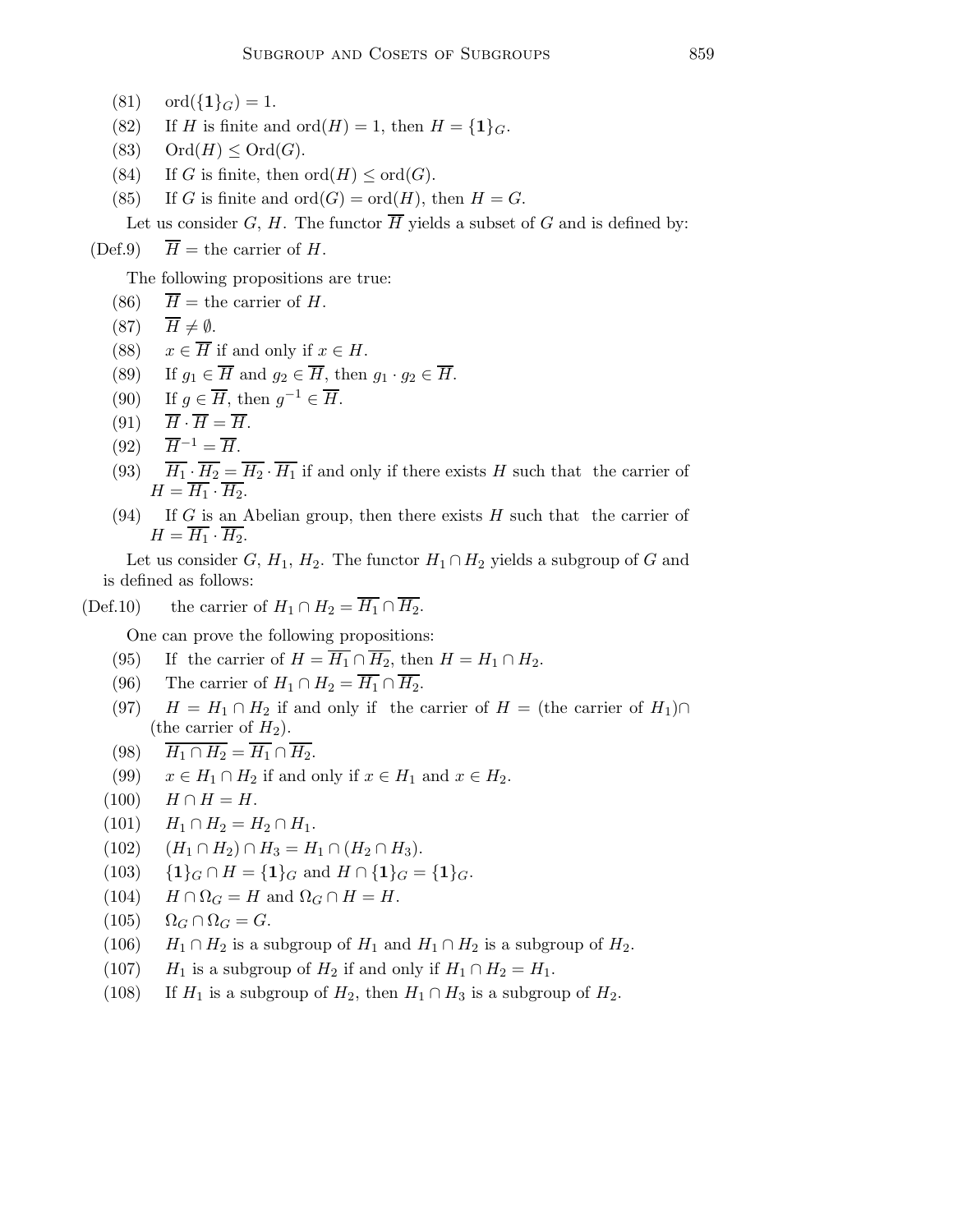- (109) If  $H_1$  is a subgroup of  $H_2$  and  $H_1$  is a subgroup of  $H_3$ , then  $H_1$  is a subgroup of  $H_2 \cap H_3$ .
- (110) If  $H_1$  is a subgroup of  $H_2$ , then  $H_1 \cap H_3$  is a subgroup of  $H_2 \cap H_3$ .
- (111) If  $H_1$  is finite or  $H_2$  is finite, then  $H_1 \cap H_2$  is finite.

We now define two new functors. Let us consider  $G, H, A$ . The functor  $A \cdot H$ yielding a subset of  $G$  is defined as follows:

 $(\text{Def.11}) \quad A \cdot H = A \cdot \overline{H}.$ 

The functor  $H \cdot A$  yields a subset of G and is defined as follows:

 $(\text{Def.12}) \quad H \cdot A = \overline{H} \cdot A.$ 

One can prove the following propositions:

- $(112)$   $A \cdot H = A \cdot \overline{H}.$
- $(113)$   $H \cdot A = \overline{H} \cdot A$ .
- (114)  $x \in A \cdot H$  if and only if there exist  $g_1, g_2$  such that  $x = g_1 \cdot g_2$  and  $g_1 \in A$  and  $g_2 \in H$ .
- (115)  $x \in H \cdot A$  if and only if there exist  $g_1, g_2$  such that  $x = g_1 \cdot g_2$  and  $g_1 \in H$  and  $g_2 \in A$ .
- (116)  $(A \cdot B) \cdot H = A \cdot (B \cdot H).$
- (117)  $(A \cdot H) \cdot B = A \cdot (H \cdot B).$
- (118)  $(H \cdot A) \cdot B = H \cdot (A \cdot B).$
- (119)  $(A \cdot H_1) \cdot H_2 = A \cdot (H_1 \cdot \overline{H_2}).$
- (120)  $(H_1 \cdot A) \cdot H_2 = H_1 \cdot (A \cdot H_2).$
- (121)  $(H_1 \cdot \overline{H_2}) \cdot A = H_1 \cdot (H_2 \cdot A).$
- (122) If G is an Abelian group, then  $A \cdot H = H \cdot A$ .

We now define two new functors. Let us consider  $G, H, a$ . The functor  $a \cdot H$ yielding a subset of  $G$  is defined as follows:

 $(\text{Def.13})$   $a \cdot H = a \cdot \overline{H}.$ 

The functor  $H \cdot a$  yielding a subset of G is defined by:

 $(Def.14)$   $H \cdot a = \overline{H} \cdot a$ .

The following propositions are true:

- $(123)$   $a \cdot H = a \cdot \overline{H}.$
- $(124)$   $H \cdot a = \overline{H} \cdot a$ .
- (125)  $x \in a \cdot H$  if and only if there exists g such that  $x = a \cdot g$  and  $g \in H$ .
- (126)  $x \in H \cdot a$  if and only if there exists g such that  $x = g \cdot a$  and  $g \in H$ .
- $(127)$   $(a \cdot b) \cdot H = a \cdot (b \cdot H)$ .
- (128)  $(a \cdot H) \cdot b = a \cdot (H \cdot b).$
- (129)  $(H \cdot a) \cdot b = H \cdot (a \cdot b).$
- (130)  $a \in a \cdot H$  and  $a \in H \cdot a$ .
- (131)  $a \cdot H \neq \emptyset$  and  $H \cdot a \neq \emptyset$ .
- (132)  $(1_G) \cdot H = \overline{H}$  and  $H \cdot (1_G) = \overline{H}$ .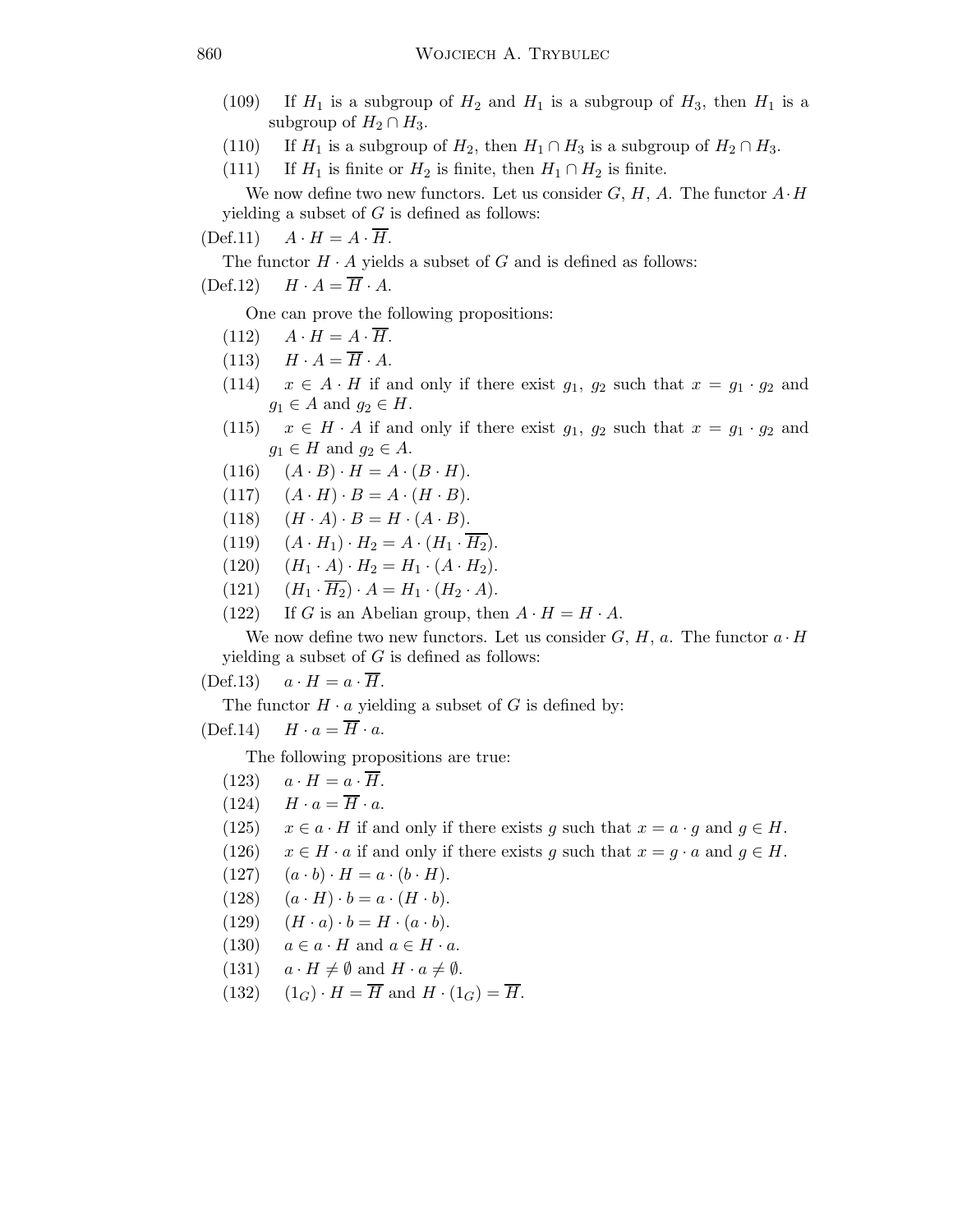- (133)  $\{1\}_G \cdot a = \{a\}$  and  $a \cdot \{1\}_G = \{a\}.$
- (134)  $a \cdot \Omega_G =$  the carrier of G and  $\Omega_G \cdot a =$  the carrier of G.
- (135) If G is an Abelian group, then  $a \cdot H = H \cdot a$ .
- (136)  $a \in H$  if and only if  $a \cdot H = \overline{H}$ .
- (137)  $a \cdot H = b \cdot H$  if and only if  $b^{-1} \cdot a \in H$ .
- (138)  $a \cdot H = b \cdot H$  if and only if  $a \cdot H$  meets  $b \cdot H$ .
- (139)  $(a \cdot b) \cdot H \subseteq (a \cdot H) \cdot (b \cdot H).$
- (140)  $\overline{H} \subseteq (a \cdot H) \cdot (a^{-1} \cdot H)$  and  $\overline{H} \subseteq (a^{-1} \cdot H) \cdot (a \cdot H)$ .
- $(141)$  $^{2} \cdot H \subseteq (a \cdot H) \cdot (a \cdot H).$
- (142)  $a \in H$  if and only if  $H \cdot a = \overline{H}$ .
- (143)  $H \cdot a = H \cdot b$  if and only if  $b \cdot a^{-1} \in H$ .
- (144)  $H \cdot a = H \cdot b$  if and only if  $H \cdot a$  meets  $H \cdot b$ .
- (145)  $(H \cdot a) \cdot b \subseteq (H \cdot a) \cdot (H \cdot b).$
- (146)  $\overline{H} \subseteq (H \cdot a) \cdot (H \cdot a^{-1})$  and  $\overline{H} \subseteq (H \cdot a^{-1}) \cdot (H \cdot a)$ .
- (147)  $H \cdot a^2 \subseteq (H \cdot a) \cdot (H \cdot a)$ .
- (148)  $a \cdot (H_1 \cap H_2) = (a \cdot H_1) \cap (a \cdot H_2).$
- (149)  $(H_1 \cap H_2) \cdot a = (H_1 \cdot a) \cap (H_2 \cdot a).$
- (150) There exists  $H_1$  such that the carrier of  $H_1 = (a \cdot H_2) \cdot a^{-1}$ .
- $(151)$   $a \cdot H \approx b \cdot H$ .
- (152)  $a \cdot H \approx H \cdot b$ .
- $(153)$   $H \cdot a \approx H \cdot b$ .
- (154)  $\overline{H} \approx a \cdot H$  and  $\overline{H} \approx H \cdot a$ .
- (155) Ord $(H) = \overline{\overline{a \cdot H}}$  and  $\text{Ord}(H) = \overline{\overline{H \cdot a}}$ .
- (156) If H is finite, then  $\text{ord}(H) = \text{card}(a \cdot H)$  and  $\text{ord}(H) = \text{card}(H \cdot a)$ .

The scheme SubFamComp deals with a set A, a family B of subsets of A, a family C of subsets of  $\mathcal{A}$ , and a unary predicate  $\mathcal{P}$ , and states that:

$$
\mathcal{B}=\mathcal{C}
$$

provided the parameters meet the following requirements:

- for every subset X of A holds  $X \in \mathcal{B}$  if and only if  $\mathcal{P}[X]$ ,
- for every subset X of A holds  $X \in \mathcal{C}$  if and only if  $\mathcal{P}[X]$ .

We now define two new functors. Let us consider  $G, H$ . The left cosets of  $H$ yielding a family of subsets of the carrier of  $G$  is defined as follows:

- (Def.15)  $A \in$  the left cosets of H if and only if there exists a such that  $A = a \cdot H$ . The right cosets of H yielding a family of subsets of the carrier of  $G$  is defined by:
- (Def.16)  $A \in$  the right cosets of H if and only if there exists a such that  $A = H \cdot a$ .

In the sequel  $F$  denotes a family of subsets of the carrier of  $G$ . One can prove the following propositions:

(157) If for every A holds  $A \in F$  if and only if there exists a such that  $A = a \cdot H$ , then  $F =$  the left cosets of H.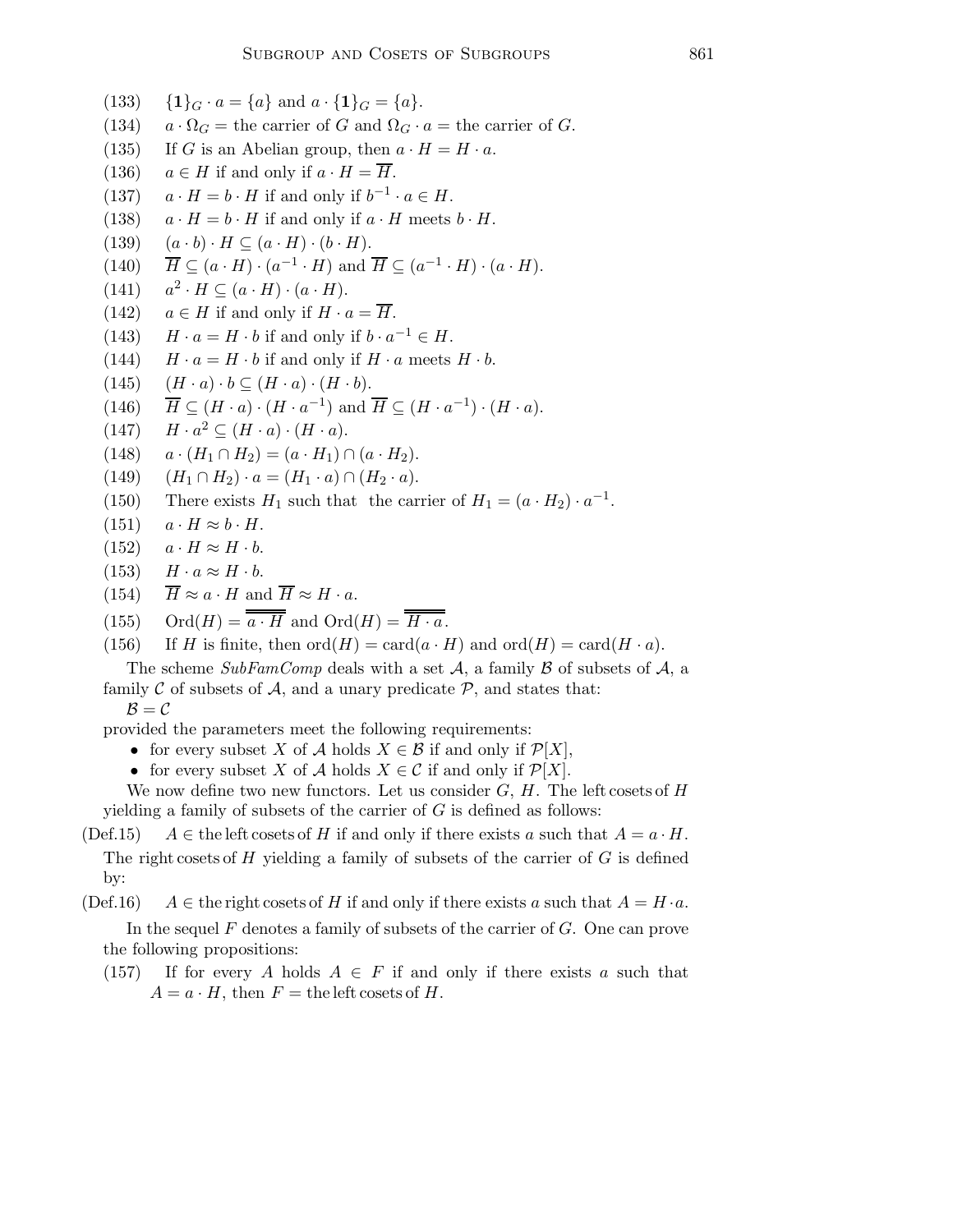- (158) If for every A holds  $A \in F$  if and only if there exists a such that  $A = H \cdot a$ , then  $F =$  the right cosets of H.
- (159)  $A \in$  the left cosets of H if and only if there exists a such that  $A = a \cdot H$ .
- (160)  $A \in$  the right cosets of H if and only if there exists a such that  $A = H \cdot a$ .
- (161) If  $x \in$  the left cosets of H or  $x \in$  the right cosets of H, then x is a subset of G.
- (162)  $x \in$  the left cosets of H if and only if there exists a such that  $x = a \cdot H$ .
- (163)  $x \in$  the right cosets of H if and only if there exists a such that  $x = H \cdot a$ .
- (164) If G is finite, then the right cosets of H is finite and the left cosets of H is finite.
- (165)  $\overline{H} \in \text{the left cosets of } H \text{ and } \overline{H} \in \text{the right cosets of } H.$
- (166) The left cosets of  $H \approx$  the right cosets of H.
- $(167)$ (The left cosets of  $H$ ) = the carrier of G and  $\bigcup$  (the right cosets of  $H$ ) = the carrier of G.
- (168) The left cosets of  $\{1\}_G = \{\{a\}\}.$
- (169) The right cosets of  $\{1\}_G = \{\{a\}\}.$
- (170) If the left cosets of  $H = \{\{a\}\}\$ , then  $H = \{1\}_G$ .
- (171) If the right cosets of  $H = \{\{a\}\}\$ , then  $H = \{1\}$ <sub>G</sub>.
- (172) The left cosets of  $\Omega_G = \{$  the carrier of G $\}$  and the right cosets of  $\Omega_G = \{$ the carrier of  $G$ .
- (173) If the left cosets of  $H = \{$  the carrier of  $G\}$ , then  $H = G$ .
- (174) If the right cosets of  $H = \{$  the carrier of  $G\}$ , then  $H = G$ . Let us consider G, H. The functor  $|\bullet : H|$  yielding a cardinal number is

defined by:

 $(\text{Def.17}) \quad |\bullet : H| = \overline{\text{the left cosets of } H}.$ 

We now state the proposition

(175)  $|\bullet : H| = \text{the left cosets of } H$  and  $|\bullet : H| = \text{the right cosets of } H$ .

Let us consider  $G, H$ . Let us assume that the left cosets of  $H$  is finite. The functor  $|\bullet : H|_N$  yielding a natural number is defined as follows:

 $(Def.18)$   $|\bullet : H|_{\mathbb{N}} = \text{card}(\text{the left cosets of } H).$ 

Next we state the proposition

(176) If the left cosets of H is finite, then  $|\bullet : H|_{\mathbb{N}} = \text{card}(\text{the left cosets of } H)$ and  $|\bullet : H|_{\mathbb{N}} = \text{card}(\text{the right cosets of } H).$ 

Let D be a non-empty set, and let d be an element of D. Then  $\{d\}$  is an element of Fin D.

The following two propositions are true:

- (177) If G is finite, then  $\mathrm{ord}(G) = \mathrm{ord}(H) \cdot |\bullet : H|_{\mathbb{N}}$ .
- (178) If G is finite, then  $\mathrm{ord}(H) \mid \mathrm{ord}(G)$ .

In the sequel  $J$  will denote a subgroup of  $H$ . One can prove the following propositions: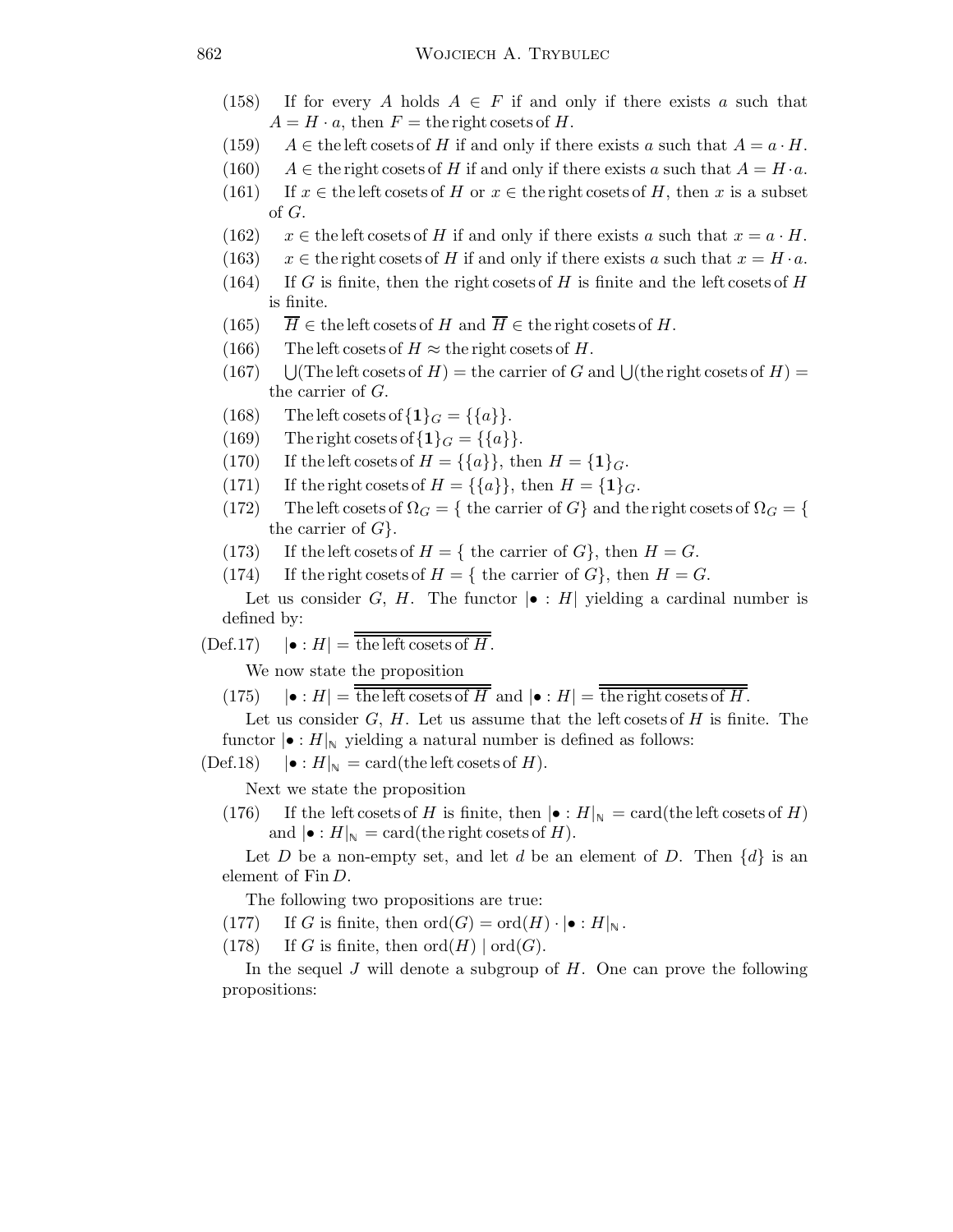- (179) If G is finite and  $I = J$ , then  $|\bullet : I|_{\mathbb{N}} = |\bullet : J|_{\mathbb{N}} \cdot |\bullet : H|_{\mathbb{N}}$ .
- $(180)$   $|\bullet : \Omega_G|_{\mathbb{N}} = 1.$
- (181) If the left cosets of H is finite and  $|\bullet : H|_{\mathbb{N}} = 1$ , then  $H = G$ .
- $(182)$   $|\bullet : \{1\}_G| = \text{Ord}(G).$
- (183) If G is finite, then  $|\bullet : \{1\}_G|_{\mathbb{N}} = \text{ord}(G)$ .
- (184) If G is finite and  $|\bullet : H|_{\mathbb{N}} = \text{ord}(G)$ , then  $H = \{1\}_G$ .
- (185) If the left cosets of H is finite and  $\bullet : H = \text{Ord}(G)$ , then G is finite and  $H = \{1\}_G.$
- (186) If X is finite and for every Y such that  $Y \in X$  holds Y is finite and card  $Y = k$  and for every Z such that  $Z \in X$  and  $Y \neq Z$  holds  $Y \approx Z$ and Y misses Z, then card $(\bigcup X) = k \cdot \text{card } X$ .
- (187) If Y is finite and  $X \subseteq Y$  and card  $X = \text{card } Y$ , then  $X = Y$ .

## References

- [1] Grzegorz Bancerek. Cardinal numbers. Formalized Mathematics,  $1(2):377-382, 1990.$
- [2] Grzegorz Bancerek. The fundamental properties of natural numbers. Formalized Mathematics,  $1(1):41-46$ , 1990.
- [3] Czesław Byliński. Functions and their basic properties. Formalized Mathematics,  $1(1):55-65$ , 1990.
- [4] Czesław Byliński. Functions from a set to a set. Formalized Mathematics,  $1(1):153-164, 1990.$
- [5] Agata Darmochwal. Finite sets. Formalized Mathematics,  $1(1):165-167$ , 1990.
- [6] Beata Padlewska. Families of sets. Formalized Mathematics, 1(1):147–152, 1990.
- [7] Andrzej Trybulec. Domains and their Cartesian products. Formalized Mathematics, 1(1):115–122, 1990.
- [8] Andrzej Trybulec. Enumerated sets. Formalized Mathematics, 1(1):25–34, 1990.
- [9] Andrzej Trybulec. Tarski Grothendieck set theory. Formalized Mathematics,  $1(1):9-11$ , 1990.
- [10] Andrzej Trybulec and Agata Darmochwał. Boolean domains. Formalized Mathematics, 1(1):187–190, 1990.
- [11] Wojciech A. Trybulec. Groups. Formalized Mathematics, 1(5):821–827, 1990.